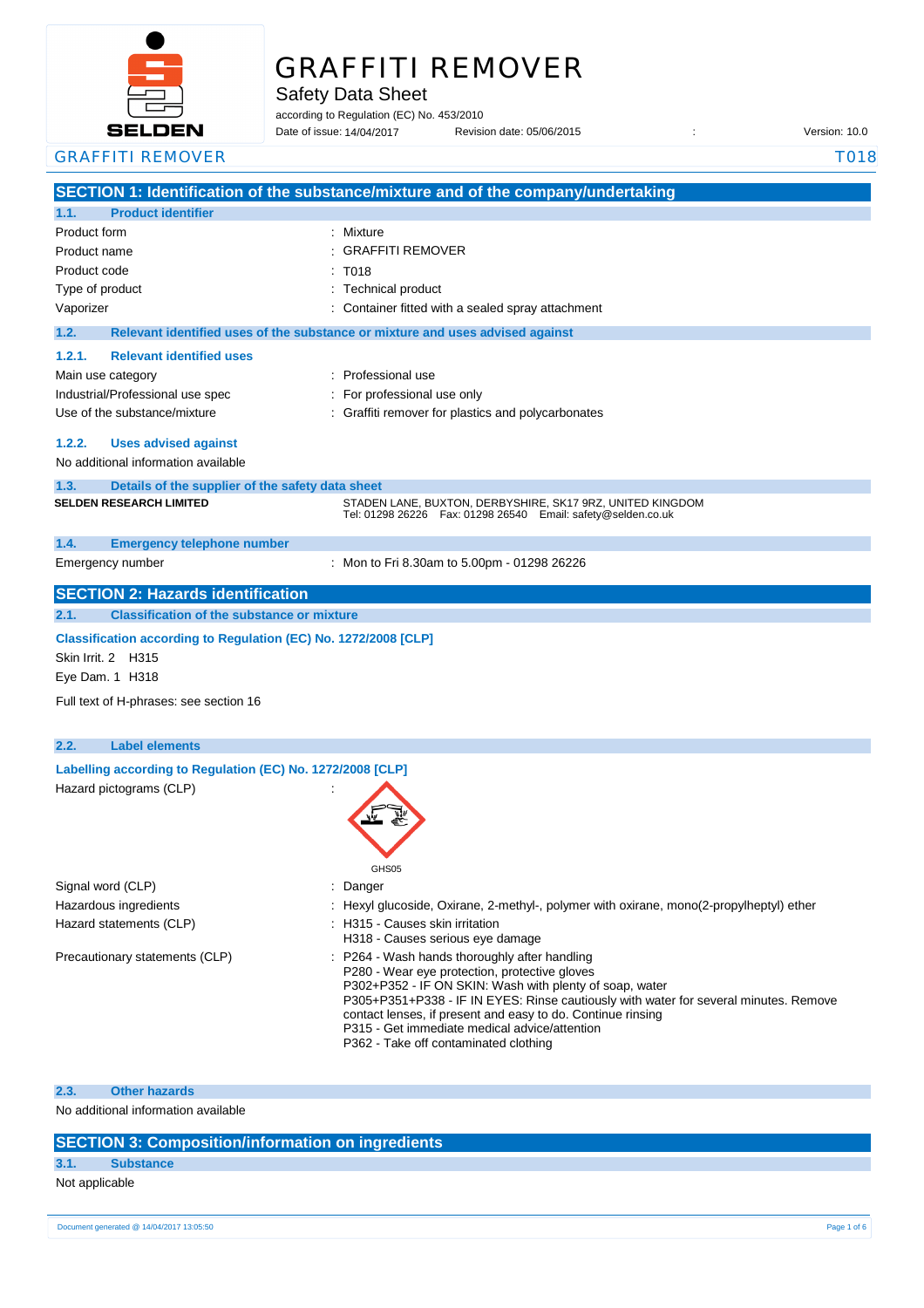# Safety Data Sheet

according to Regulation (EC) No. 453/2010

### **3.2. Mixture**

| <b>Name</b>                                                             | <b>Product identifier</b>                                                   | $\frac{9}{6}$ | <b>Classification according to</b><br>Directive 67/548/EEC | <b>Classification according to</b><br><b>Regulation (EC) No.</b><br>1272/2008 [CLP] |
|-------------------------------------------------------------------------|-----------------------------------------------------------------------------|---------------|------------------------------------------------------------|-------------------------------------------------------------------------------------|
| 3-butoxypropan-2-ol, propylene glycol<br>monobutyl ether                | (CAS No) 5131-66-8<br>(EC no) 225-878-4<br>(EC index no) 603-052-00-8       | $15 - 30$     | Xi: R36/38                                                 | Eye Irrit. 2, H319<br>Skin Irrit, 2, H315                                           |
| 2-(2-butoxyethoxy)ethanol, diethylene<br>glycol monobutyl ether         | (CAS No) 112-34-5<br>(EC no) 203-961-6<br>(EC index no) 603-096-00-8        | $5 - 15$      | Xi: R36                                                    | Eye Irrit. 2, H319                                                                  |
| Hexyl glucoside                                                         | (CAS No) 54549-24-5<br>(EC no) 259-217-6<br>(REACH-no) 01-<br>2119492545-29 | $5 - 15$      | Xi: R41                                                    | Eye Dam. 1, H318                                                                    |
| Oxirane, 2-methyl-, polymer with oxirane,<br>mono(2-propylheptyl) ether | (CAS No) Polymer DT03                                                       | $1 - 5$       | Xn; R22<br>Xi: R41                                         | Acute Tox. 4 (Oral), H302<br>Eye Dam. 1, H318                                       |

Full text of R- and H-phrases: see section 16

|                                       | <b>SECTION 4: First aid measures</b>                                                                                                                   |                                                                                                                                                                                                                                                                                                                                                              |
|---------------------------------------|--------------------------------------------------------------------------------------------------------------------------------------------------------|--------------------------------------------------------------------------------------------------------------------------------------------------------------------------------------------------------------------------------------------------------------------------------------------------------------------------------------------------------------|
| 4.1.                                  | <b>Description of first aid measures</b>                                                                                                               |                                                                                                                                                                                                                                                                                                                                                              |
| First-aid measures general            | First-aid measures after inhalation<br>First-aid measures after skin contact<br>First-aid measures after eye contact                                   | : Get medical advice/attention if you feel unwell.<br>Remove person to fresh air and keep comfortable for breathing.<br>Wash with plenty of soap and water.<br>IF IN EYES: Rinse cautiously with water for several minutes. Remove contact lenses, if present<br>and easy to do. Continue rinsing. If eye irritation persists: Get medical advice/attention. |
|                                       | First-aid measures after ingestion                                                                                                                     | Give nothing or a little water to drink. Get medical advice/attention if you feel unwell.                                                                                                                                                                                                                                                                    |
| 4.2.                                  | Most important symptoms and effects, both acute and delayed                                                                                            |                                                                                                                                                                                                                                                                                                                                                              |
|                                       | Symptoms/injuries after inhalation<br>Symptoms/injuries after skin contact<br>Symptoms/injuries after eye contact<br>Symptoms/injuries after ingestion | May cause respiratory irritation.<br>Repeated exposure may cause skin dryness or cracking.<br>Causes eye irritation.<br>May cause a light irritation of the linings of the mouth, throat, and gastrointestinal tract.                                                                                                                                        |
| 4.3.<br>Treat symptomatically.        |                                                                                                                                                        | Indication of any immediate medical attention and special treatment needed                                                                                                                                                                                                                                                                                   |
|                                       | <b>SECTION 5: Firefighting measures</b>                                                                                                                |                                                                                                                                                                                                                                                                                                                                                              |
| 5.1.                                  | <b>Extinguishing media</b>                                                                                                                             |                                                                                                                                                                                                                                                                                                                                                              |
|                                       | Suitable extinguishing media                                                                                                                           | : Carbon dioxide. Dry powder. Foam.                                                                                                                                                                                                                                                                                                                          |
| 5.2.                                  | Special hazards arising from the substance or mixture<br>No additional information available                                                           |                                                                                                                                                                                                                                                                                                                                                              |
| 5.3.                                  | <b>Advice for firefighters</b><br>No additional information available                                                                                  |                                                                                                                                                                                                                                                                                                                                                              |
|                                       | <b>SECTION 6: Accidental release measures</b>                                                                                                          |                                                                                                                                                                                                                                                                                                                                                              |
| 6.1.                                  | Personal precautions, protective equipment and emergency procedures                                                                                    |                                                                                                                                                                                                                                                                                                                                                              |
| 6.1.1.<br><b>Emergency procedures</b> | For non-emergency personnel                                                                                                                            | Evacuate unnecessary personnel.                                                                                                                                                                                                                                                                                                                              |
| 6.1.2.<br>Protective equipment        | For emergency responders                                                                                                                               | : Use personal protective equipment as required.                                                                                                                                                                                                                                                                                                             |
| 6.2.                                  | <b>Environmental precautions</b><br>Avoid release to the environment.                                                                                  |                                                                                                                                                                                                                                                                                                                                                              |
| 6.3.                                  | Methods and material for containment and cleaning up                                                                                                   |                                                                                                                                                                                                                                                                                                                                                              |
| For containment                       |                                                                                                                                                        | : Collect spillage.                                                                                                                                                                                                                                                                                                                                          |
| Methods for cleaning up               |                                                                                                                                                        | : Soak up spills with inert solids, such as clay or diatomaceous earth as soon as possible.                                                                                                                                                                                                                                                                  |
| 6.4.                                  | <b>Reference to other sections</b>                                                                                                                     |                                                                                                                                                                                                                                                                                                                                                              |
|                                       |                                                                                                                                                        | For further information refer to section 8: "Exposure controls/personal protection". For further information refer to section 13.                                                                                                                                                                                                                            |
|                                       | <b>SECTION 7: Handling and storage</b>                                                                                                                 |                                                                                                                                                                                                                                                                                                                                                              |
| 7.1.                                  | <b>Precautions for safe handling</b>                                                                                                                   |                                                                                                                                                                                                                                                                                                                                                              |
|                                       | Precautions for safe handling                                                                                                                          | : Avoid contact with eyes.                                                                                                                                                                                                                                                                                                                                   |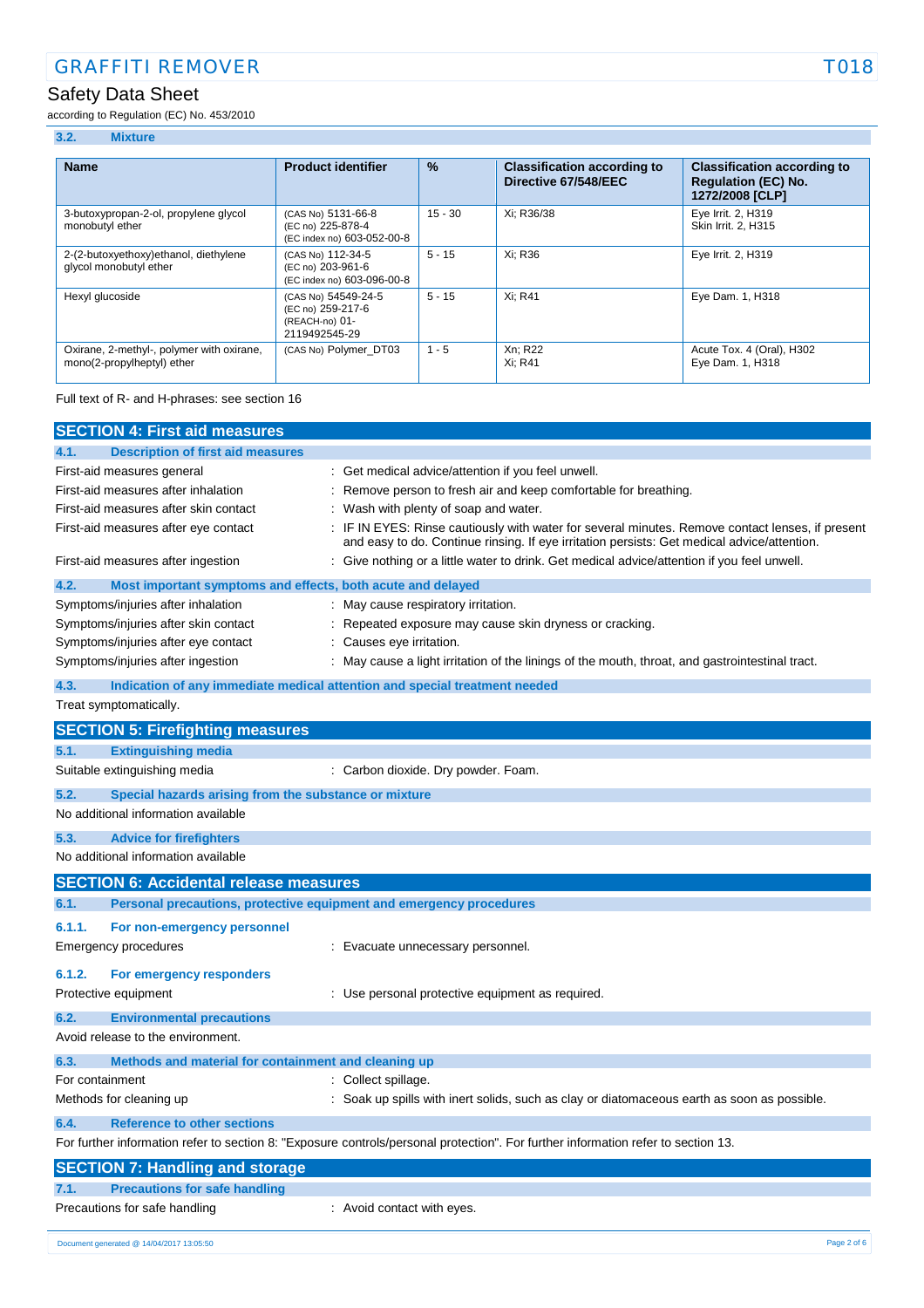# Safety Data Sheet

according to Regulation (EC) No. 453/2010

| Hygiene measures                                                     | : Do not eat, drink or smoke when using this product.             |  |
|----------------------------------------------------------------------|-------------------------------------------------------------------|--|
| Conditions for safe storage, including any incompatibilities<br>7.2. |                                                                   |  |
| <b>Technical measures</b>                                            | : Does not require any specific or particular technical measures. |  |
| Storage conditions                                                   | : Keep container closed when not in use.                          |  |
| Incompatible products                                                | : Oxidizing agent. Strong acids. Strong bases.                    |  |
| Special rules on packaging                                           | Keep only in original container.                                  |  |
| Specific end use(s)<br>7.3.                                          |                                                                   |  |
| No additional information available                                  |                                                                   |  |

**SECTION 8: Exposure controls/personal protection**

# **8.1. Control parameters**

No additional information available

#### **8.2. Exposure controls**

Materials for protective clothing : Not required for normal conditions of use



Hand protection **in the contract of the contract of the contract of the contract of the contract of the contract of the contract of the contract of the contract of the contract of the contract of the contract of the contra** 

- Eye protection  $\qquad \qquad$ : Safety glasses
- Skin and body protection : Not required for normal conditions of use
- Respiratory protection : Not required for normal conditions of use

# **SECTION 9: Physical and chemical properties**

| Information on basic physical and chemical properties<br>9.1. |                   |
|---------------------------------------------------------------|-------------------|
| Physical state                                                | Liquid<br>÷       |
| Appearance                                                    | Liquid.           |
| Colour                                                        | amber.            |
| Odour                                                         | characteristic.   |
| Odour threshold                                               | No data available |
| рH                                                            | 9,5               |
| Relative evaporation rate (butylacetate=1)                    | No data available |
| Melting point                                                 | No data available |
| Freezing point                                                | No data available |
| Boiling point                                                 | No data available |
| Flash point                                                   | No data available |
| Auto-ignition temperature                                     | No data available |
| Decomposition temperature                                     | No data available |
| Flammability (solid, gas)                                     | No data available |
| Vapour pressure                                               | No data available |
| Relative vapour density at 20 °C                              | No data available |
| Relative density                                              | 0,92<br>÷         |
| Solubility                                                    | No data available |
| Log Pow                                                       | No data available |
| Viscosity, kinematic                                          | No data available |
| Viscosity, dynamic                                            | No data available |
| <b>Explosive properties</b>                                   | No data available |
| Oxidising properties                                          | No data available |
| <b>Explosive limits</b>                                       | No data available |
|                                                               |                   |

#### **9.2. Other information**

No additional information available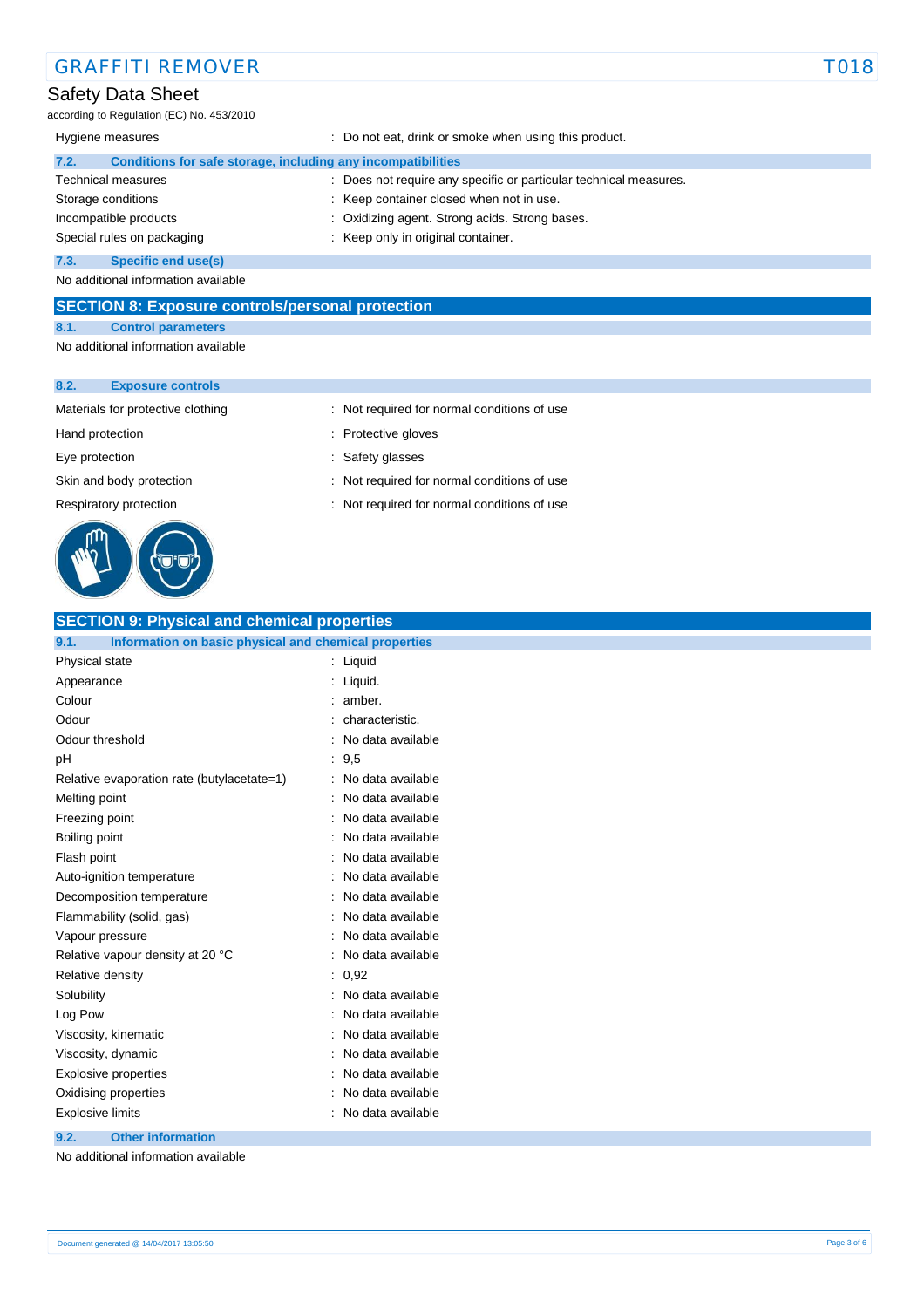# Safety Data Sheet

according to Regulation (EC) No. 453/2010

|                                     | <b>SECTION 10: Stability and reactivity</b> |  |  |
|-------------------------------------|---------------------------------------------|--|--|
| 10.1.                               | <b>Reactivity</b>                           |  |  |
| No additional information available |                                             |  |  |
| 10.2.                               | <b>Chemical stability</b>                   |  |  |
| Stable under normal conditions.     |                                             |  |  |
| 10.3.                               | <b>Possibility of hazardous reactions</b>   |  |  |
| No additional information available |                                             |  |  |
| 10.4.                               | <b>Conditions to avoid</b>                  |  |  |
| No additional information available |                                             |  |  |
| 10.5.                               | <b>Incompatible materials</b>               |  |  |
| No additional information available |                                             |  |  |

**10.6. Hazardous decomposition products**

No additional information available

| <b>SECTION 11: Toxicological information</b>          |                                                 |  |  |
|-------------------------------------------------------|-------------------------------------------------|--|--|
| Information on toxicological effects<br>11.1.         |                                                 |  |  |
| Acute toxicity                                        | : Not classified                                |  |  |
| Skin corrosion/irritation                             | : Causes skin irritation.<br>pH: 9,5            |  |  |
| Serious eye damage/irritation                         | : Causes serious eye damage.<br>pH: 9.5         |  |  |
| Respiratory or skin sensitisation                     | : Not classified                                |  |  |
| Germ cell mutagenicity                                | : Not classified                                |  |  |
| Carcinogenicity                                       | : Not classified                                |  |  |
| Reproductive toxicity                                 | : Not classified                                |  |  |
| Specific target organ toxicity (single exposure)      | : Not classified                                |  |  |
| Specific target organ toxicity (repeated<br>exposure) | : Not classified                                |  |  |
| Aspiration hazard                                     | : Not classified                                |  |  |
| <b>PLASTICS GRAFFITI REMOVER</b>                      |                                                 |  |  |
| Vaporizer                                             | Container fitted with a sealed spray attachment |  |  |

## **SECTION 12: Ecological information**

**12.1. Toxicity**

| Hexyl glucoside (54549-24-5)                                                        |  |  |  |
|-------------------------------------------------------------------------------------|--|--|--|
| 420 mg/l                                                                            |  |  |  |
| 490 mg/l EC50 waterflea (48 h)                                                      |  |  |  |
| 180 mg/l IC50 algea (72 h) mg/l                                                     |  |  |  |
| Oxirane, 2-methyl-, polymer with oxirane, mono(2-propylheptyl) ether (Polymer_DT03) |  |  |  |
| $> 10 - 100$ mg/l                                                                   |  |  |  |
| $> 10 - 100$ mg/l                                                                   |  |  |  |
| $> 10 - 100$ mg/l                                                                   |  |  |  |
|                                                                                     |  |  |  |

#### **12.2. Persistence and degradability**

No additional information available

# **12.3. Bioaccumulative potential** No additional information available **12.4. Mobility in soil** No additional information available **12.5. Results of PBT and vPvB assessment** No additional information available **12.6. Other adverse effects** No additional information available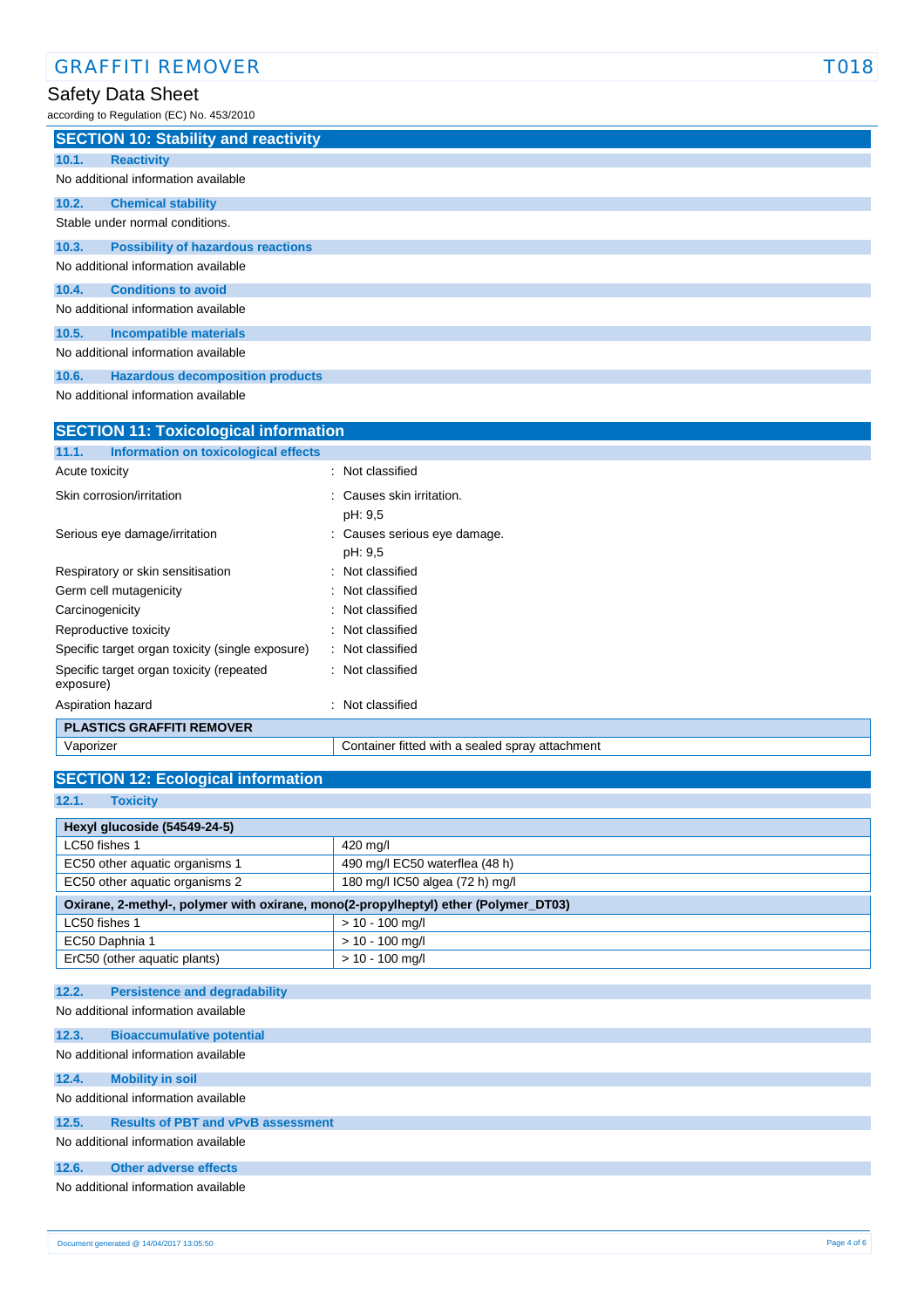| <b>GRAFFITI REMOVER</b>                                   |                                                                                                | <b>T018</b> |
|-----------------------------------------------------------|------------------------------------------------------------------------------------------------|-------------|
| Safety Data Sheet                                         |                                                                                                |             |
| according to Regulation (EC) No. 453/2010                 |                                                                                                |             |
| <b>SECTION 13: Disposal considerations</b>                |                                                                                                |             |
| <b>Waste treatment methods</b><br>13.1.                   |                                                                                                |             |
| No additional information available                       |                                                                                                |             |
| <b>SECTION 14: Transport information</b>                  |                                                                                                |             |
| In accordance with ADR / RID / IMDG / IATA / ADN          |                                                                                                |             |
| 14.1.<br><b>UN number</b>                                 |                                                                                                |             |
| Not regulated for transport                               |                                                                                                |             |
| <b>UN proper shipping name</b><br>14.2.                   |                                                                                                |             |
| Proper Shipping Name (ADR)<br>Proper Shipping Name (IMDG) | : Not applicable<br>Not applicable                                                             |             |
| Proper Shipping Name (IATA)                               | : Not applicable                                                                               |             |
| 14.3.<br><b>Transport hazard class(es)</b>                |                                                                                                |             |
| <b>ADR</b>                                                |                                                                                                |             |
| Transport hazard class(es) (ADR)                          | : Not applicable                                                                               |             |
|                                                           |                                                                                                |             |
| <b>IMDG</b>                                               |                                                                                                |             |
| Transport hazard class(es) (IMDG)                         | : Not applicable                                                                               |             |
| <b>IATA</b>                                               |                                                                                                |             |
| Transport hazard class(es) (IATA)                         | : Not applicable                                                                               |             |
|                                                           |                                                                                                |             |
| 14.4.<br><b>Packing group</b>                             |                                                                                                |             |
| Packing group (ADR)                                       | : Not applicable                                                                               |             |
| Packing group (IMDG)                                      | Not applicable                                                                                 |             |
| Packing group (IATA)                                      | Not applicable                                                                                 |             |
| 14.5.<br><b>Environmental hazards</b>                     |                                                                                                |             |
| Dangerous for the environment                             | : No<br>: No                                                                                   |             |
| Marine pollutant<br>Other information                     | : No supplementary information available                                                       |             |
|                                                           |                                                                                                |             |
| 14.6.<br><b>Special precautions for user</b>              |                                                                                                |             |
| - Overland transport                                      |                                                                                                |             |
| No data available                                         |                                                                                                |             |
| - Transport by sea                                        |                                                                                                |             |
| No data available                                         |                                                                                                |             |
| - Air transport                                           |                                                                                                |             |
| No data available                                         |                                                                                                |             |
| 14.7.                                                     | Transport in bulk according to Annex II of MARPOL 73/78 and the IBC Code                       |             |
| Not applicable                                            |                                                                                                |             |
| <b>SECTION 15: Regulatory information</b>                 |                                                                                                |             |
| 15.1.                                                     | Safety, health and environmental regulations/legislation specific for the substance or mixture |             |
| 15.1.1.<br><b>EU-Regulations</b>                          |                                                                                                |             |
| Contains no substances with Annex XVII restrictions       |                                                                                                |             |
| Contains no substance on the REACH candidate list         |                                                                                                |             |
| Contains no REACH Annex XIV substances                    |                                                                                                |             |
|                                                           |                                                                                                |             |
| <b>National regulations</b><br>15.1.2.                    |                                                                                                |             |
| Germany                                                   |                                                                                                |             |

VwVwS Annex reference : Water hazard class (WGK) 1, slightly hazardous to water (Classification according to VwVwS, Annex 4)